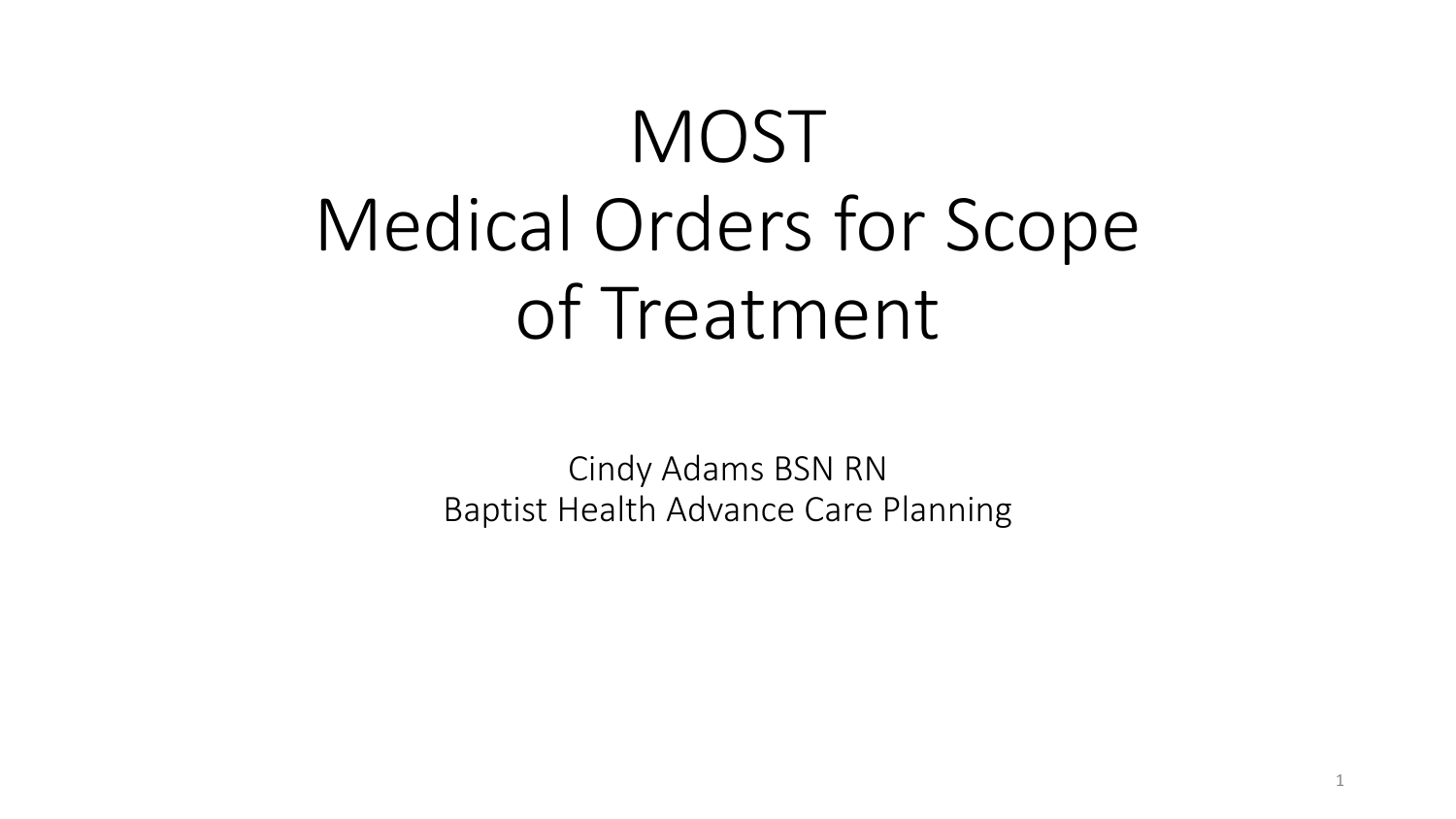## What is the MOST Form?

- A legal document that translates patient's healthcare preferences into medical orders, adopted in KY in 2015
- A portable medical order must be honored by any health care provider, including EMS
- Intended for patients who have:
	- an advanced chronic progressive illness and/or
	- a life expectancy of less than one year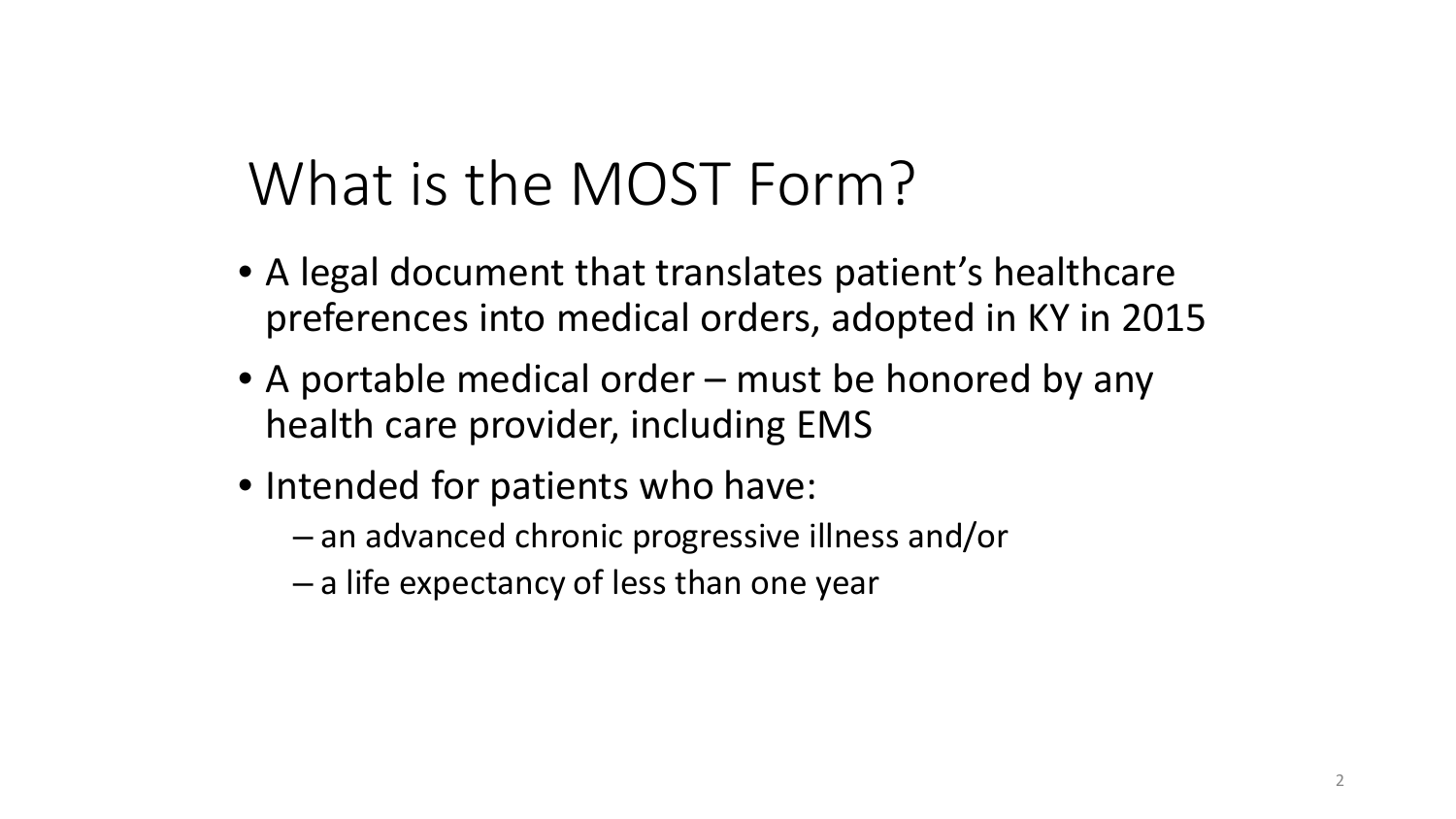### Statutory Requirements

- Completed by physicians in conversation with patient and/or surrogate AND documented in the medical record the basis of the form and mode of communication
- Physician should discuss the patient's current medical condition, prognosis, and treatment options, including lifesustaining medical interventions with patient and/or surrogate
- **Must** contain original physician signature
	- Form is good for one year
	- May be signed by patient, surrogate or responsible party
	- Patient/surrogate signature may be faxed or scanned
	- Patient **must** retain and present original form to be valid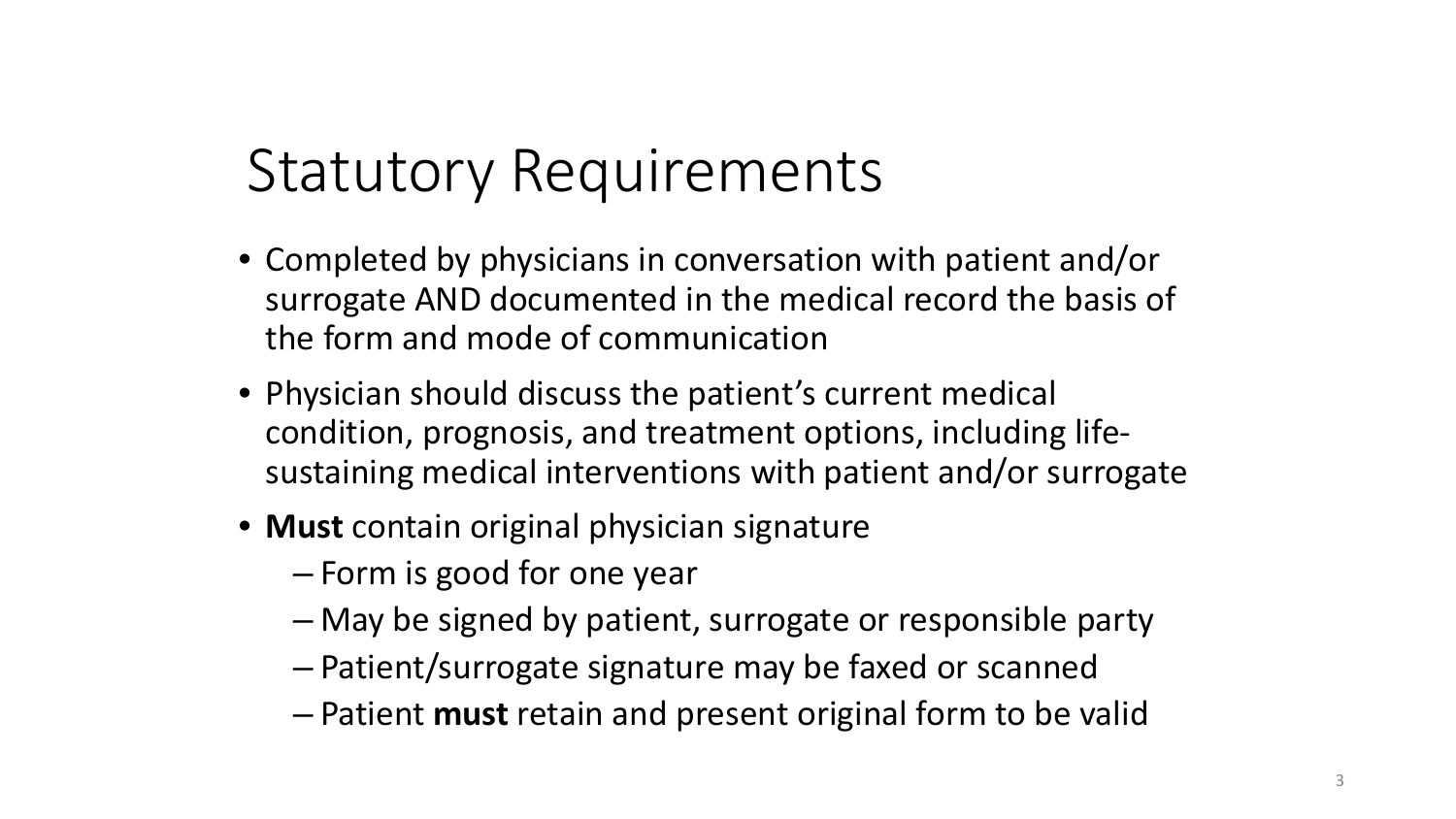### Statutory Requirements

- In Kentucky- must be the original on pink paper with red ink around sections A and B.
- Review form when:
	- Patient is admitted/discharged from a health care facility,
	- There is substantial change in patient's condition, or
	- Patient's treatment preferences change
- Patient, surrogate or responsible party may change or revoke MOST form at any time
- Patients are not required to complete the MOST (form is voluntary)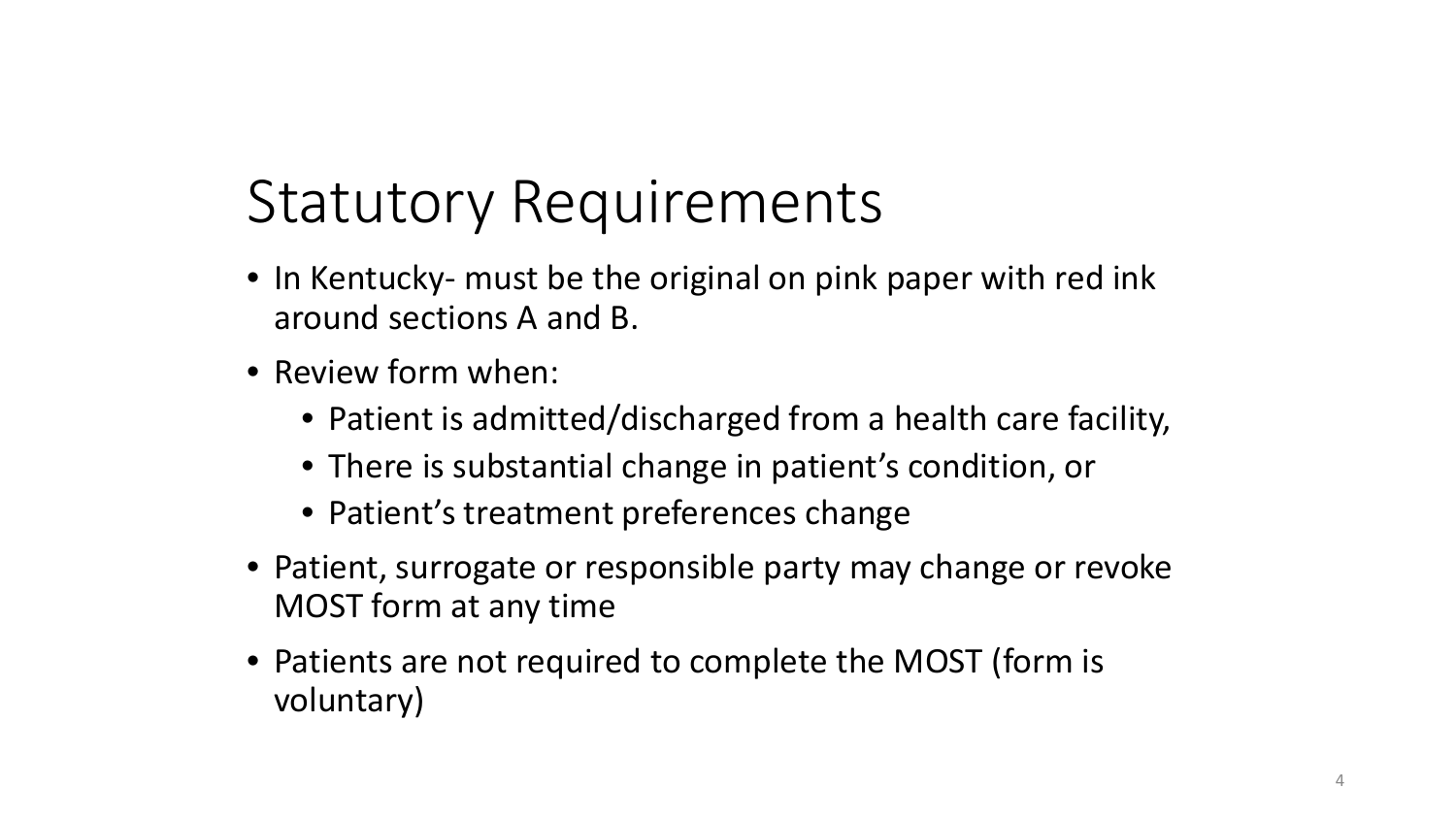### Statutory Requirements

- If healthcare preferences in the MOST form are inconsistent with preferences stated in a previously completed advance directive (i.e., KY Living Will), patient **must** revoke advance directive to complete **MOST** 
	- If a conflict exists between an advance directive and the MOST form, the advance directive prevails, per KY statute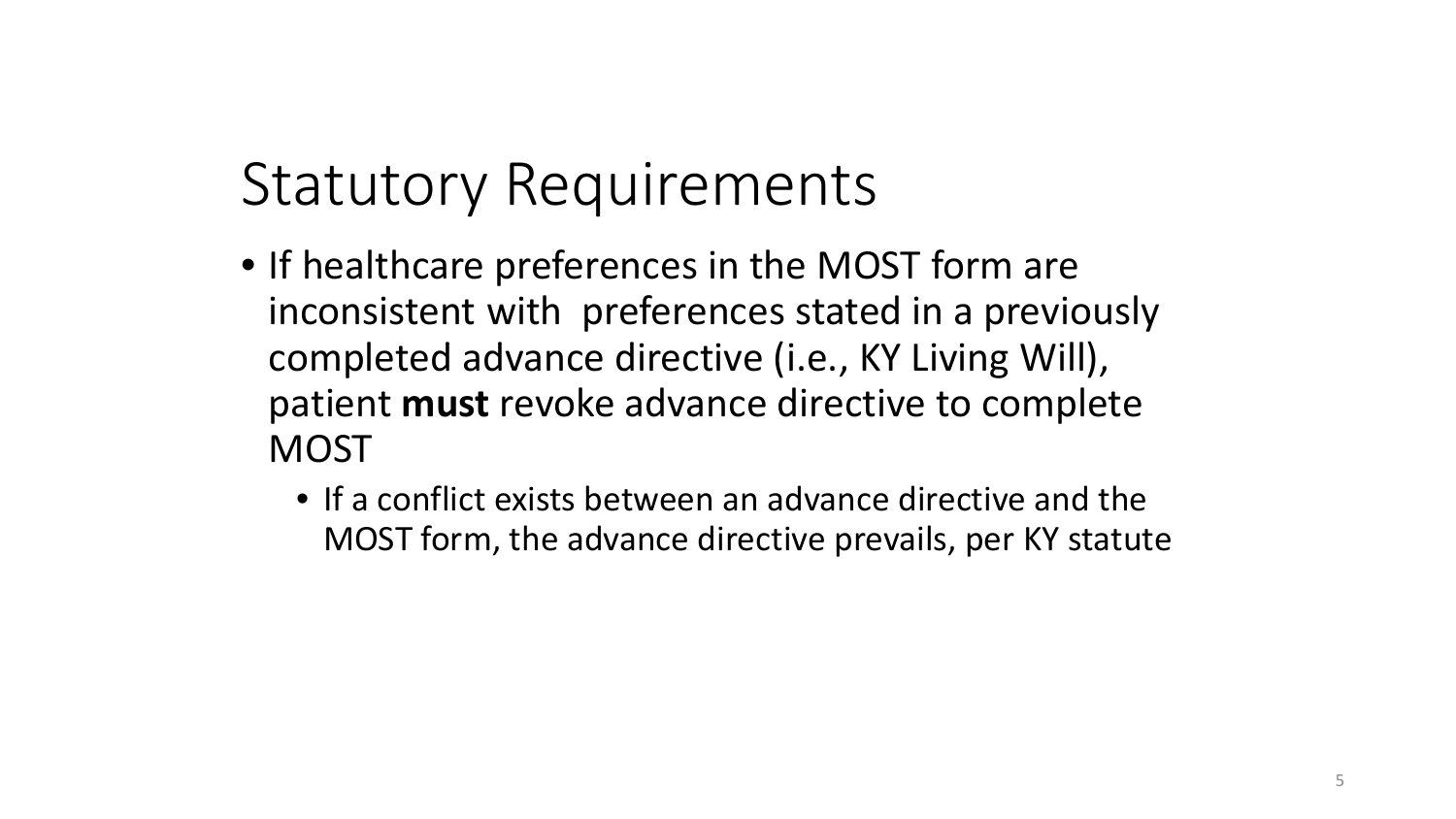## If a patient presents a MOST Form

- Confirm with patient/surrogate that form is still consistent with patient's wishes, has a valid signature and date on it
- Notify attending physician about the presence of the MOST and receive orders
- If form is valid:
	- Honor wishes on the form as medical orders, immediately
	- Attending physician must enter medical orders consistent with the MOST form within 24 hours
- If annual revision date has passed:
	- Attending physician must enter medical orders consistent with the patient's wishes (form is used for reference rather than as a medical order)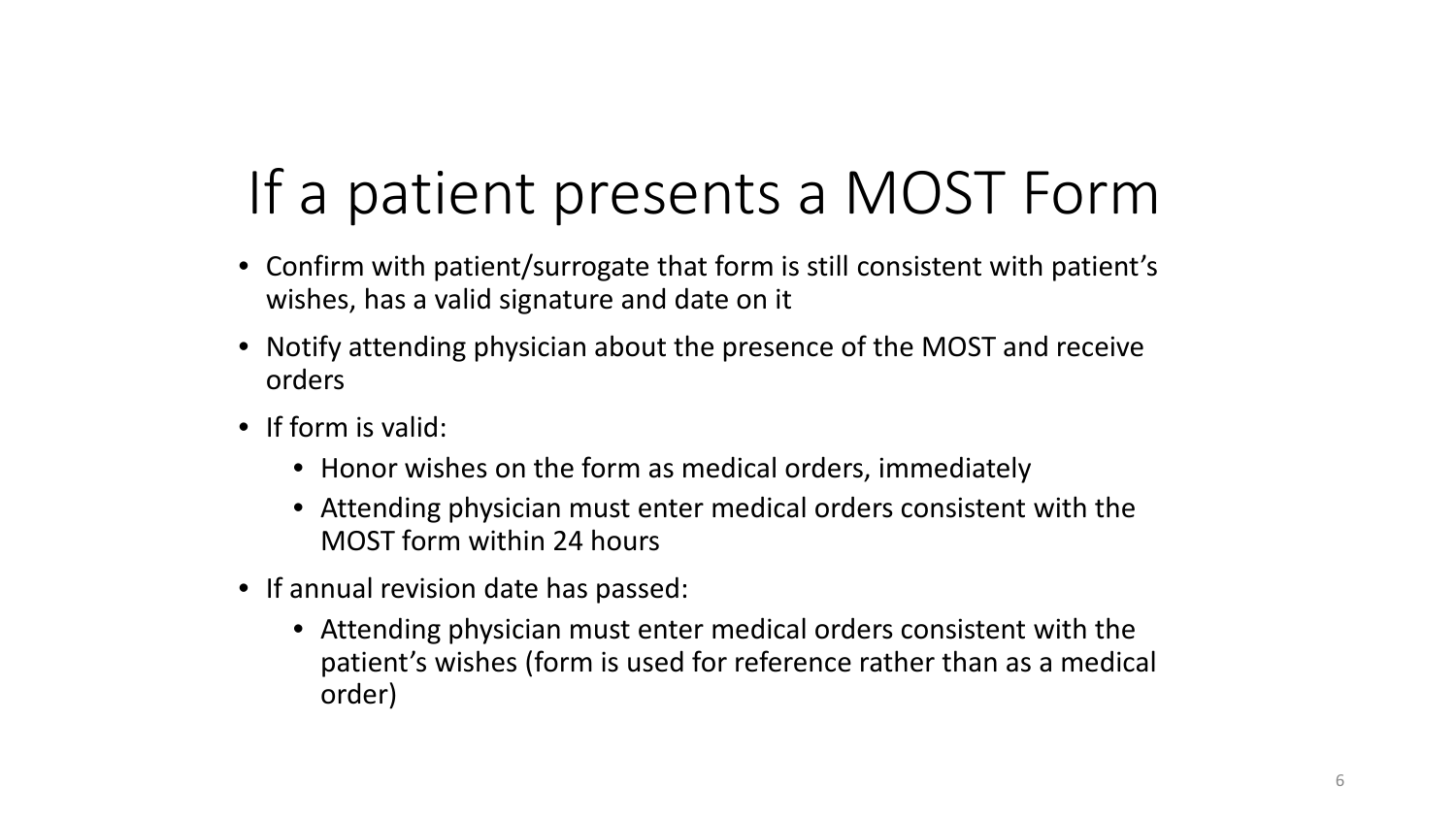### Interpreting a MOST Form

- If any portion of the form is left blank, it is interpreted as preference for FULL treatment under that section
- If a physician or healthcare facility cannot comply with the orders on the MOST form due to policy or personal ethics, the physician must arrange for transfer of the patient to another physician or healthcare facility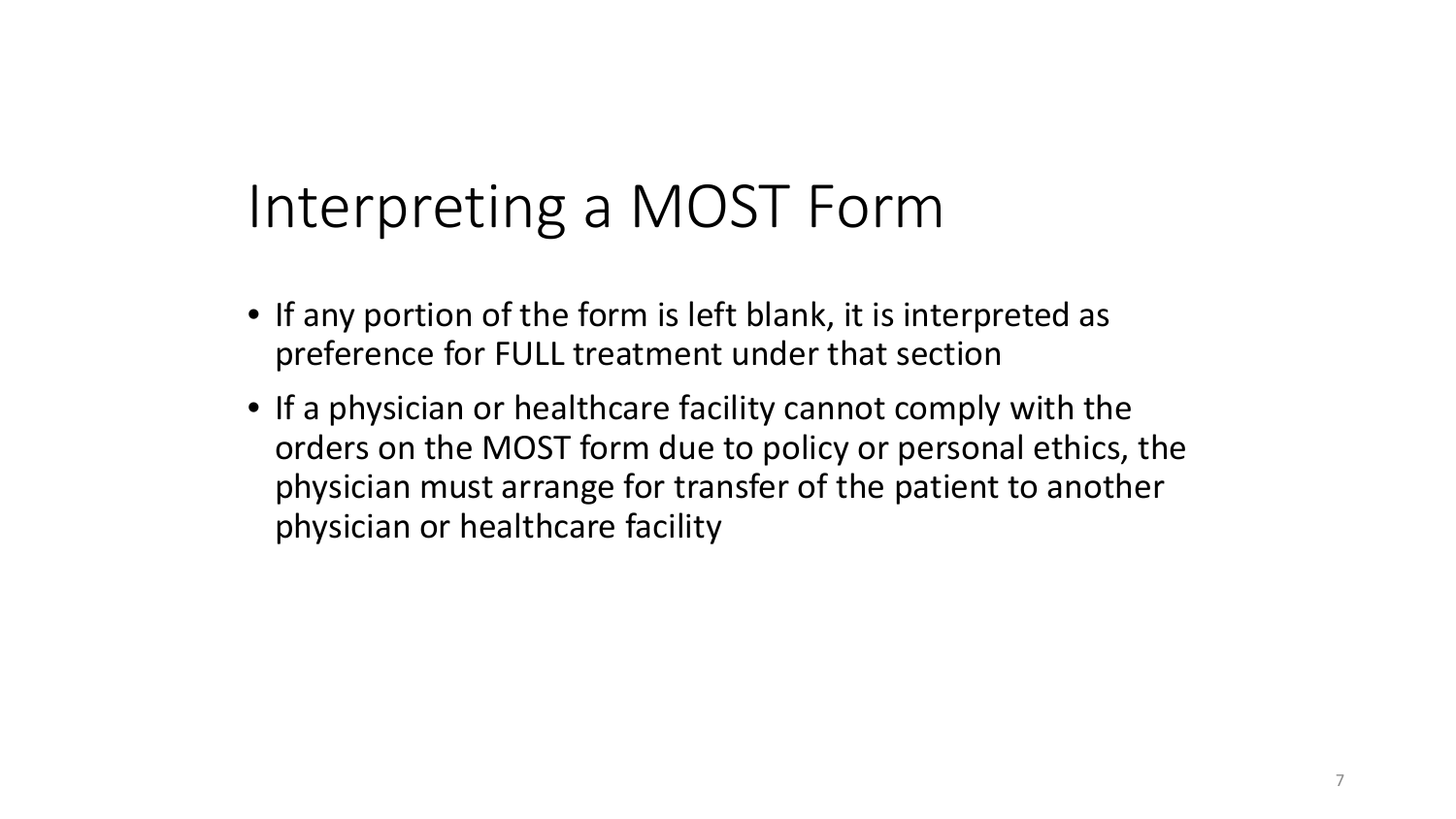|                                                                                                                                                                                                                                        | HIPAA PERMITS DISCLOSURE OF MOST TO OTHER HEALTH CARE PROFESSIONALS AS NECESSARY                                                                                                                                                                                                                                                                                                                                                                                                                                                                                                                                                                                                                                                                                                         |                                                                            |                      |                    |                                            |
|----------------------------------------------------------------------------------------------------------------------------------------------------------------------------------------------------------------------------------------|------------------------------------------------------------------------------------------------------------------------------------------------------------------------------------------------------------------------------------------------------------------------------------------------------------------------------------------------------------------------------------------------------------------------------------------------------------------------------------------------------------------------------------------------------------------------------------------------------------------------------------------------------------------------------------------------------------------------------------------------------------------------------------------|----------------------------------------------------------------------------|----------------------|--------------------|--------------------------------------------|
|                                                                                                                                                                                                                                        | MOST                                                                                                                                                                                                                                                                                                                                                                                                                                                                                                                                                                                                                                                                                                                                                                                     |                                                                            | Patient's Last Name: |                    | Effective Date of Form:                    |
| Medical Orders for Scope of Treatment                                                                                                                                                                                                  |                                                                                                                                                                                                                                                                                                                                                                                                                                                                                                                                                                                                                                                                                                                                                                                          |                                                                            |                      |                    | Form must be reviewed<br>at least annually |
| This document is based on this person's medical condition and wishes.<br>Patient's First Name, Middle Initial:<br>Patient's Date of Birth:<br>Any section not completed indicates a preference for full treatment for<br>that section. |                                                                                                                                                                                                                                                                                                                                                                                                                                                                                                                                                                                                                                                                                                                                                                                          |                                                                            |                      |                    |                                            |
| Section                                                                                                                                                                                                                                | CARDIOPULMONARY RESUSCITATION (CPR): PERSON HAS NO PULSE AND IS NOT BREATHING.                                                                                                                                                                                                                                                                                                                                                                                                                                                                                                                                                                                                                                                                                                           |                                                                            |                      |                    |                                            |
| A<br><b>Check One</b>                                                                                                                                                                                                                  | $\Box$ Attempt Resuscitation (CPR)<br>Do Not Attempt Resuscitation                                                                                                                                                                                                                                                                                                                                                                                                                                                                                                                                                                                                                                                                                                                       |                                                                            |                      |                    |                                            |
| <b>Box Only</b>                                                                                                                                                                                                                        | When not in cardiopulmonary arrest, follow orders in B, C, and D.                                                                                                                                                                                                                                                                                                                                                                                                                                                                                                                                                                                                                                                                                                                        |                                                                            |                      |                    |                                            |
| <b>Section</b><br>B                                                                                                                                                                                                                    | MEDICAL INTERVENTIONS: PERSON HAS PULSE OR IS BREATHING.<br>Full Scope of Treatment: Use intubation, advanced airway interventions, mechanical ventilation, defibrillation or<br>cardioversion as indicated, medical treatment, IV fluids, and provide comfort measures. Transfer to a hospital if indicated.<br>Includes intensive care. Treatment Plan: Full treatment including life support measures.                                                                                                                                                                                                                                                                                                                                                                                |                                                                            |                      |                    |                                            |
| <b>Check One</b><br><b>Box Only</b>                                                                                                                                                                                                    | □ Limited Additional Intervention: Use medical treatment, oral and IV medications, IV fluids, cardiac monitoring as indicated,<br>non-invasive bi-level positive airway pressure, a bag valve mask, and comfort measures. Do not use intubation or mechanical<br>ventilation. Transfer to hospital if indicated. Avoid intensive care. Treatment Plan: Provide basic medical treatments.<br>□ Comfort Measures: Keep clean, warm and dry. Use medication by any route. Positioning, wound care and other measures<br>to relieve pain and suffering. Use oxygen, suction and manual treatment of airway obstruction as needed for comfort.<br>Do not transfer to hospital unless comfort needs cannot be met in the patient's current location (e.g. hip fracture).<br>Other Instructions |                                                                            |                      |                    |                                            |
| <b>Section</b><br>с<br><b>Check One</b><br><b>Box Only</b>                                                                                                                                                                             | <b>ANTIBIOTICS</b><br>$\Box$ Antibiotics if indicated for the purpose of maintaining life<br><b>Other instructions:</b><br>$\Box$ Determine use or limitation of antibiotics when infection occurs.<br>$\Box$ Use of antibiotics to relieve pain and discomfort.<br>$\Box$ No Antibiotics (use other measures to relieve symptoms).                                                                                                                                                                                                                                                                                                                                                                                                                                                      |                                                                            |                      |                    |                                            |
| Section<br>n<br><b>Check One</b><br><b>Box Only in</b><br>Each<br>Column                                                                                                                                                               | MEDICALLY ADMINISTERED FLUIDS AND NUTRITION: the provision of nutrition and fluids, even if medically<br>administered, is a basic human right and authorization to deny or withdraw shall be limited to the patient, the surrogate in accordance with KRS<br>311.629, or the responsible party in accordance with KRS 311.631.<br>Long term feeding tube if indicated<br>$\Box$ Long term IV fluids if indicated<br>$\Box$ Feeding tube for a defined trial period. Goal:<br>$\Box$ IV fluids for a defined trial period. Goal:<br>$\Box$ No IV fluids (provide other measures to ensure comfort)<br>$\Box$ No feeding tube<br>Special instructions                                                                                                                                      |                                                                            |                      |                    |                                            |
| <b>Section</b>                                                                                                                                                                                                                         | <b>Patient Preferences</b>                                                                                                                                                                                                                                                                                                                                                                                                                                                                                                                                                                                                                                                                                                                                                               | $\Box$ Adult Patient with decisional capacity                              |                      | $\Box$ Spouse      |                                            |
| E                                                                                                                                                                                                                                      | as a Basis for<br><b>This MOST Form:</b>                                                                                                                                                                                                                                                                                                                                                                                                                                                                                                                                                                                                                                                                                                                                                 | $\Box$ Parent/quardian of minor patient<br>Surrogate per advance directive |                      | adult children     | Majority of patient's reasonably available |
| <b>Check The</b><br>Appropriate<br>Box                                                                                                                                                                                                 | $\Box$ Parent<br>$\Box$ Judicially appointed quardian/durable power<br><b>Basis for order must be</b><br>of attorney with power to make health care<br>documented in medical<br>Majority of patient's reasonably available<br>record.<br>decisions<br>nearest living relatives of same relation                                                                                                                                                                                                                                                                                                                                                                                                                                                                                          |                                                                            |                      |                    |                                            |
| <b>Directions were</b><br>given:<br>$\Box$ Orally<br>□ Written                                                                                                                                                                         | Patient does not have an advance medical directive such as a living will or health care power of attorney.<br>Patient has an advance medical directive such as a living will or health care power of attorney in place. I certify this form is in<br>accordance with the decisions in the current advance medical directive.<br>Name: Printed:<br>Position:<br>Signature:                                                                                                                                                                                                                                                                                                                                                                                                                |                                                                            |                      |                    |                                            |
|                                                                                                                                                                                                                                        | I agree that adequate information has been provided and significant thought has been given to decisions outlined in this form. Treatment                                                                                                                                                                                                                                                                                                                                                                                                                                                                                                                                                                                                                                                 |                                                                            |                      |                    |                                            |
|                                                                                                                                                                                                                                        | preferences have been expressed to the physician (MD/DO). This document reflects those treatment preferences and indicates informed consent. If<br>signed by a patient, surrogate or responsible party, preferences expressed must reflect patient's wishes as best understood by that surrogate or                                                                                                                                                                                                                                                                                                                                                                                                                                                                                      |                                                                            |                      |                    |                                            |
|                                                                                                                                                                                                                                        | responsible party. You are not required to sign this form to receive treatment.<br>Patient, Surrogate or Responsible Party:                                                                                                                                                                                                                                                                                                                                                                                                                                                                                                                                                                                                                                                              | Signature:                                                                 |                      | Relationship:      |                                            |
|                                                                                                                                                                                                                                        |                                                                                                                                                                                                                                                                                                                                                                                                                                                                                                                                                                                                                                                                                                                                                                                          |                                                                            |                      | Contact#           |                                            |
|                                                                                                                                                                                                                                        | Health Care Professional Preparing Form: Print Name                                                                                                                                                                                                                                                                                                                                                                                                                                                                                                                                                                                                                                                                                                                                      | Health Care Professional Preparing Form: Signature                         |                      | Preferred Phone #: | Date Prepared:                             |
| <b>Physician Signature</b><br>Physician (Print Name)<br><b>Physician Contact Number</b>                                                                                                                                                |                                                                                                                                                                                                                                                                                                                                                                                                                                                                                                                                                                                                                                                                                                                                                                                          |                                                                            |                      |                    |                                            |
|                                                                                                                                                                                                                                        |                                                                                                                                                                                                                                                                                                                                                                                                                                                                                                                                                                                                                                                                                                                                                                                          | SEND FORM WITH PATIENT/RESIDENT WHEN TRANSFERRED OR DISCHARGED             |                      |                    |                                            |

### INFORMATION FOR PATIENT, SURROGATE OR RESPONSIBLE PARTY OF PATIENT NAMED ON THIS FORM

. The MOST form is always voluntary and is usually for persons with advanced illness. MOST records your wishes for medical treatment in your current state of health. The provision of nutrition and fluids, even if medically administered, is a basic human right and authorization to deny or withdraw shall be limited to the patient, the surrogate in accordance with KRS 311.629, or the responsible party in accordance with KRS 311.631. Once initial medical treatment is begun and the risks and benefits of further therapy are clear, your treatment wishes may change. Your medical care and this form can be changed to reflect your new wishes at any time. However, no form can address all the medical treatment decisions that may need to be made. An advance directive, such as the Kentucky Health Care Power of Attorney, is recommended for all capable adults, regardless of their health status. An advance directive allows you to document in detail your future health care instructions or name a surrogate to speak for you if you are unable to speak for yourself, or both. If there are conflicting directions between an enforceable living will and a MOST form, the provisions of the living will shall prevail.

### DIRECTIONS FOR COMPLETING AND IMPLEMENTING FORM

### **COMPLETING MOST**

- MOST must be reviewed, prepared and signed by the patient's physician in personal communication with the patient, the patient's surrogate or responsible party.
- . MOST must be reviewed and contain the original signature of the patient's physician to be valid. Be sure to document the basis in the progress notes of the medical record. Mode of communication (e.g., in person, by telephone, etc.) should also be documented.
- The signature of the patient, surrogate or a responsible party is required; however, if the patient's surrogate or a responsible party is not reasonably available to sign the original form, a copy of the completed form with the signature of the patient's surrogate or a responsible party must be signed by the patient's physician and placed in the medical record.
- . Use of original form is required. Be sure to send the original form with the patient.
- There is no requirement that a patient have a MOST.

### **IMPLEMENTING MOST**

• If a health care provider or facility cannot comply with the orders due to policy or personal ethics, the provider or facility must arrange for transfer of the patient to another provider or facility.

**REVIEWING MOST** 

This MOST must be reviewed at least annually or earlier if:

- The patient is admitted and/or discharged from a health care facility;
- There is a substantial change in the patient's health status; or
- The patient's treatment preferences change.
- . If MOST is revised or becomes invalid, draw a line through sections A E and write "VOID" in large letters. **REVOCATION OF MOST**

This MOST may be revoked by the patient, the surrogate or the responsible party

| <b>Review of MOST</b> |  |
|-----------------------|--|
|                       |  |

| <b>Review Date</b>                                              | Reviewer and Location | <b>MD/DO Signature (Required)</b> | Signature of Patient, Surrogate | Outcome of Review, describing            |
|-----------------------------------------------------------------|-----------------------|-----------------------------------|---------------------------------|------------------------------------------|
|                                                                 | of Review             |                                   | or Responsible Party            | the outcome in each row by               |
|                                                                 |                       |                                   | (Required)                      | selecting one of the following:          |
|                                                                 |                       |                                   |                                 | No Change                                |
|                                                                 |                       |                                   |                                 | FORM VOIDED, new form completed          |
|                                                                 |                       |                                   |                                 | FORM VOIDED, no new form                 |
|                                                                 |                       |                                   |                                 | No Change                                |
|                                                                 |                       |                                   |                                 | FORM VOIDED, new form completed          |
|                                                                 |                       |                                   |                                 | <b>EXECUTE:</b> FORM VOIDED, no new form |
| SEND FORM WITH PATIENT/RESIDENT WHEN TRANSFERRED OR DISCHARGED. |                       |                                   |                                 |                                          |

Shown in white for readability in this presentation. Only pink is acceptable for an original order.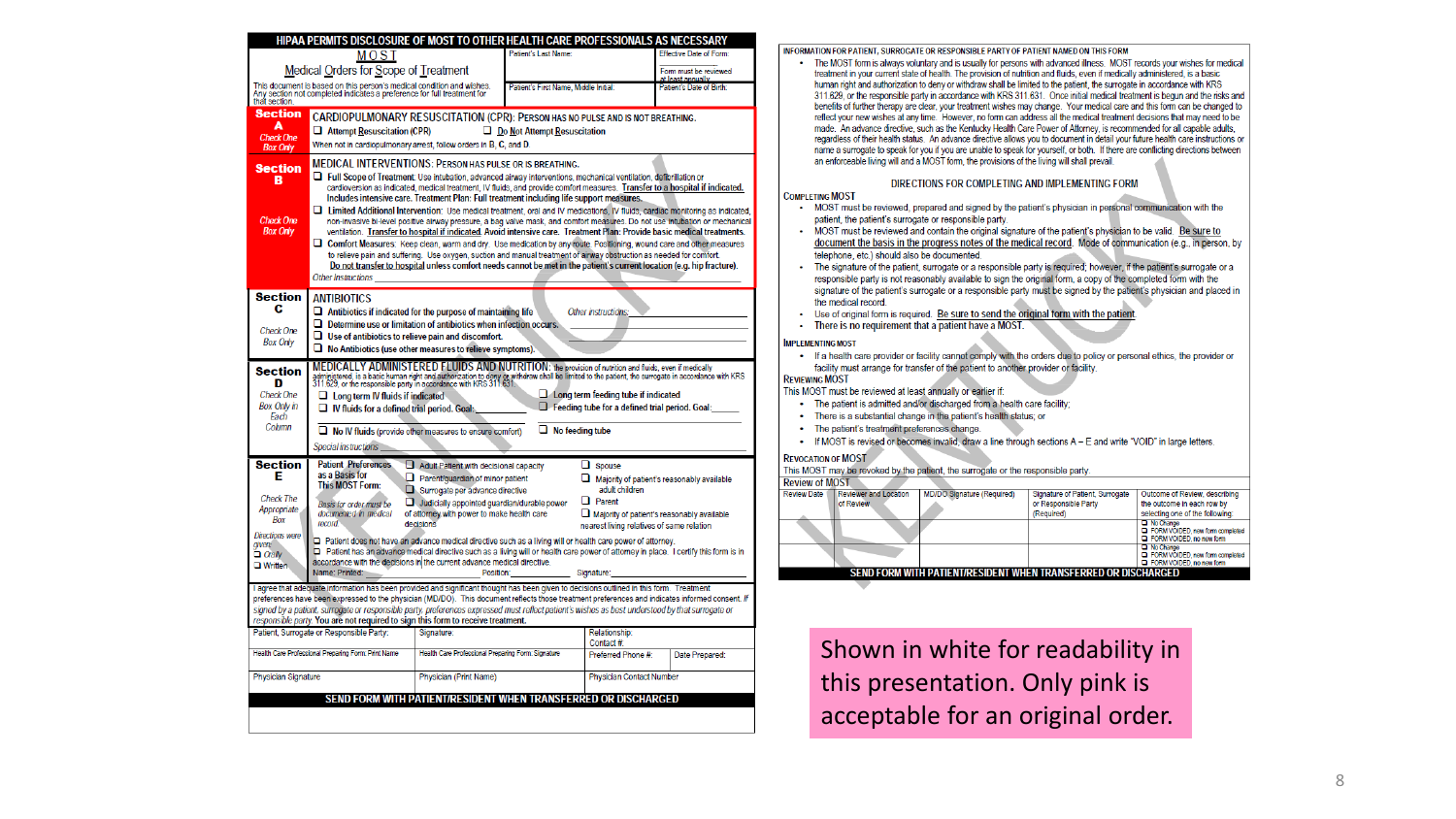### Section A:

| HIPAA PERMITS DISCLOSURE OF MOST TO OTHER HEALTH CARE PROFESSIONALS AS NECESSARY                                                                                                                                   |                                                                                                                                                                                           |                                       |                                                                       |  |
|--------------------------------------------------------------------------------------------------------------------------------------------------------------------------------------------------------------------|-------------------------------------------------------------------------------------------------------------------------------------------------------------------------------------------|---------------------------------------|-----------------------------------------------------------------------|--|
| MOST<br>Medical Orders for Scope of Treatment<br>This document is based on this person's medical condition and wishes.<br>Any section not completed indicates a preference for full treatment for<br>that section. |                                                                                                                                                                                           | Patient's Last Name:                  | Effective Date of Form:<br>Form must be reviewed<br>at least annually |  |
|                                                                                                                                                                                                                    |                                                                                                                                                                                           | Patient's First Name, Middle Initial: | Patient's Date of Birth:                                              |  |
| <b>Section</b><br>A<br><b>Check One</b><br><b>Box Only</b>                                                                                                                                                         | CARDIOPULMONARY RESUSCITATION (CPR): PERSON HAS NO PULSE AND IS NOT BREATHING.<br>$\Box$ Attempt Resuscitation (CPR)<br>When not in cardiopulmonary arrest, follow orders in B, C, and D. | $\Box$ Do Not Attempt Resuscitation   |                                                                       |  |

CPR: Person has no pulse and is not breathing.

• CPR indicates chest compressions & ACLS procedures including defibrillation/intubation with resultant ventilator support.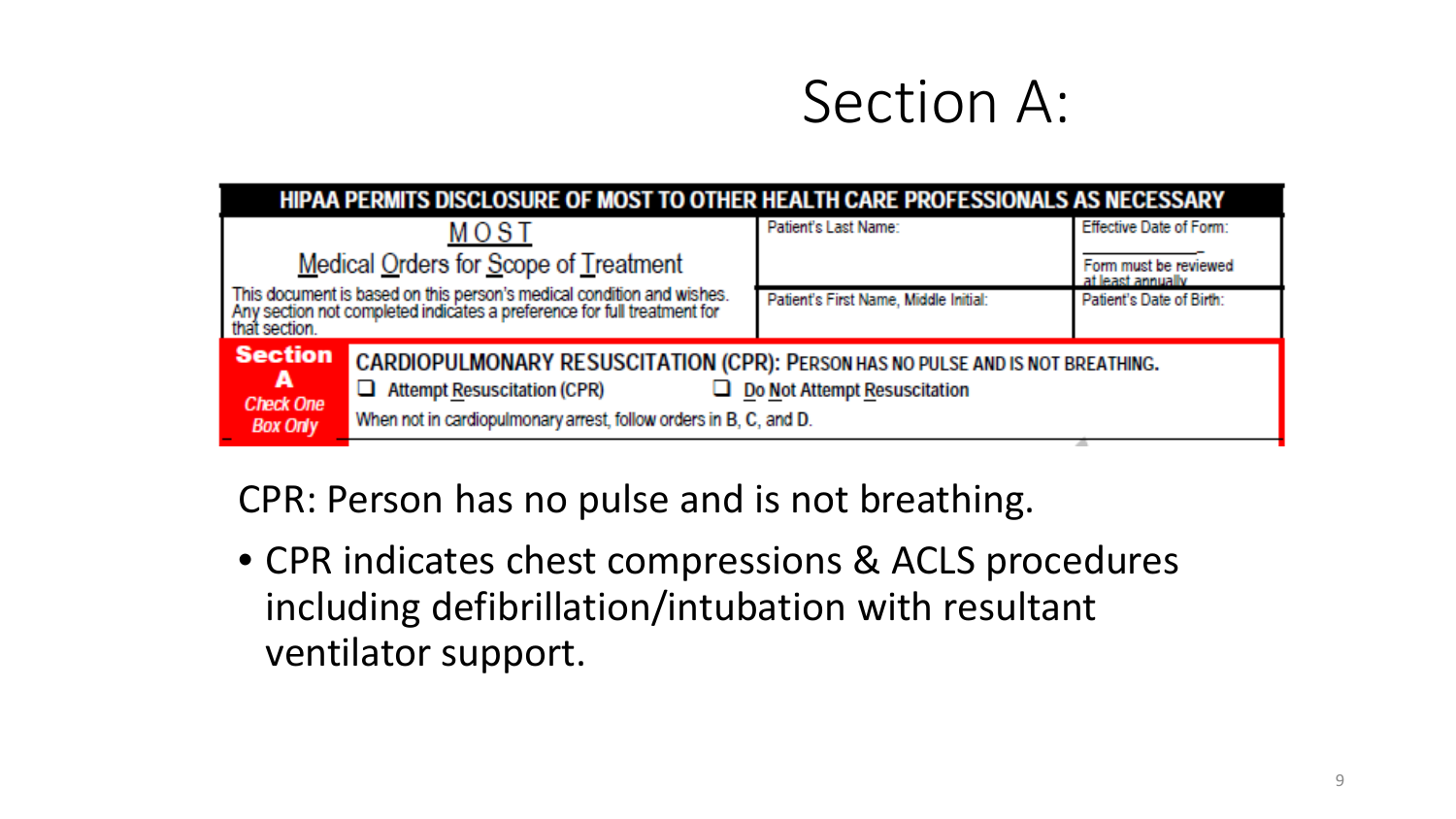### Section B:

| $00n$ $01n$                         |                                                                                                                                                                                                                                                                                                                                                                                                                                                                                                                                                                                                                                                                                                                                               |
|-------------------------------------|-----------------------------------------------------------------------------------------------------------------------------------------------------------------------------------------------------------------------------------------------------------------------------------------------------------------------------------------------------------------------------------------------------------------------------------------------------------------------------------------------------------------------------------------------------------------------------------------------------------------------------------------------------------------------------------------------------------------------------------------------|
| <b>Section</b><br>в                 | <b>MEDICAL INTERVENTIONS: PERSON HAS PULSE OR IS BREATHING.</b><br>Full Scope of Treatment: Use intubation, advanced airway interventions, mechanical ventilation, defibrillation or                                                                                                                                                                                                                                                                                                                                                                                                                                                                                                                                                          |
| <b>Check One</b><br><b>Box Only</b> | cardioversion as indicated, medical treatment, IV fluids, and provide comfort measures. Transfer to a hospital if indicated.<br>Includes intensive care. Treatment Plan: Full treatment including life support measures.<br>□ Limited Additional Intervention: Use medical treatment, oral and IV medications, IV fluids, cardiac monitoring as indicated,<br>non-invasive bi-level positive airway pressure, a bag valve mask, and comfort measures. Do not use intubation or mechanical<br>ventilation. Transfer to hospital if indicated. Avoid intensive care. Treatment Plan: Provide basic medical treatments.<br>□ Comfort Measures: Keep clean, warm and dry. Use medication by any route. Positioning, wound care and other measures |
|                                     | to relieve pain and suffering. Use oxygen, suction and manual treatment of airway obstruction as needed for comfort.<br>Do not transfer to hospital unless comfort needs cannot be met in the patient's current location (e.g. hip fracture).<br><b>Other Instructions</b>                                                                                                                                                                                                                                                                                                                                                                                                                                                                    |

Person has pulse or is breathing.

- **Full treatment**: Goal is to prolong life by all medically effective means.
- **Limited Additional Interventions**: Goal is to provide basic medical treatment.
- **Comfort Measures**: Goal is maximizing comfort with every intervention weighed against the potential to cause/alleviate discomfort.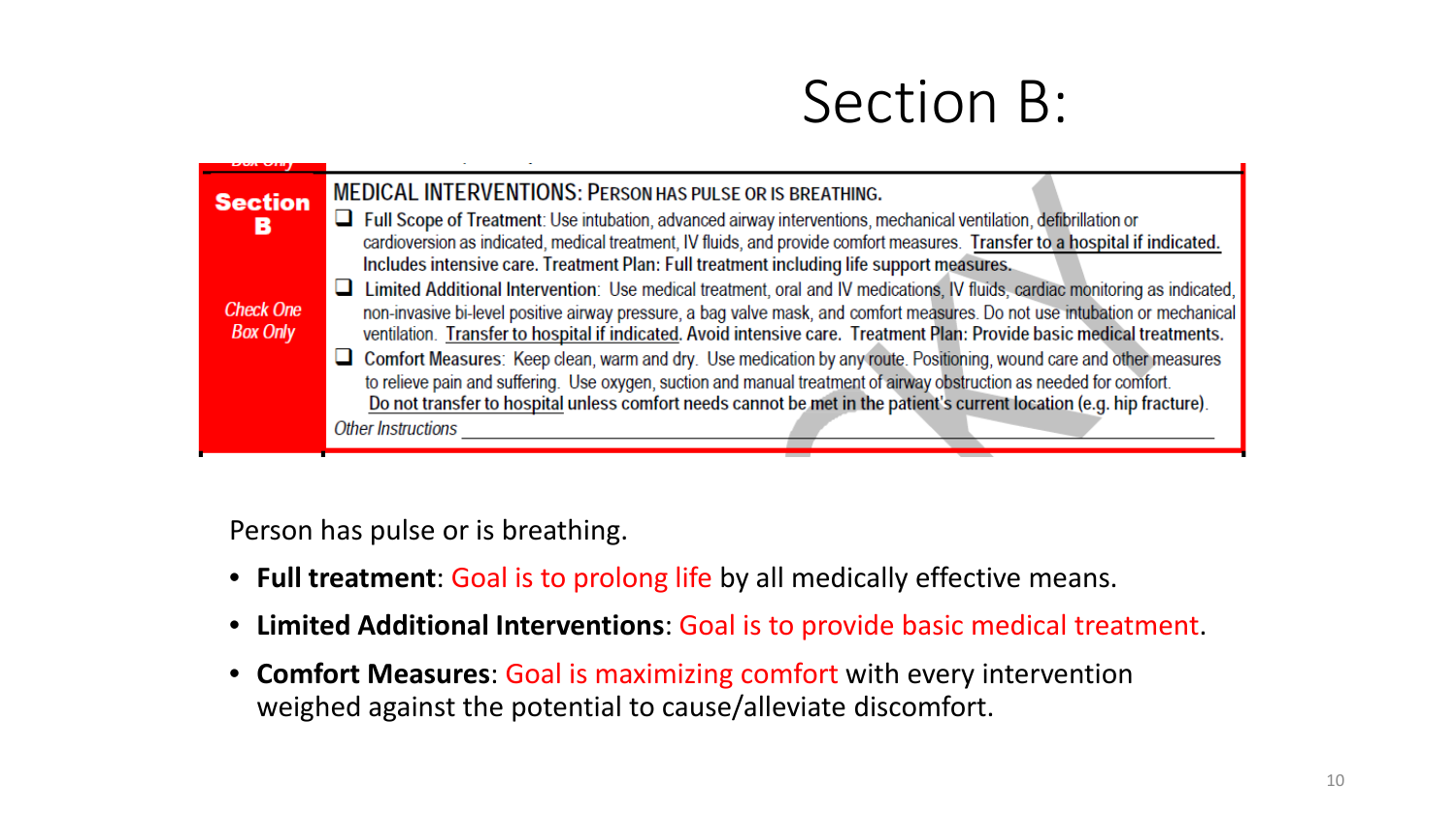### Section B:

| $U$ $U$ $I$ $II$                    |                                                                                                                                                                                                                                                                                                                      |
|-------------------------------------|----------------------------------------------------------------------------------------------------------------------------------------------------------------------------------------------------------------------------------------------------------------------------------------------------------------------|
| <b>Section</b><br>в                 | <b>MEDICAL INTERVENTIONS: PERSON HAS PULSE OR IS BREATHING.</b><br>Full Scope of Treatment: Use intubation, advanced airway interventions, mechanical ventilation, defibrillation or<br>cardioversion as indicated, medical treatment, IV fluids, and provide comfort measures. Transfer to a hospital if indicated. |
|                                     | Includes intensive care. Treatment Plan: Full treatment including life support measures.                                                                                                                                                                                                                             |
|                                     | □ Limited Additional Intervention: Use medical treatment, oral and IV medications, IV fluids, cardiac monitoring as indicated,                                                                                                                                                                                       |
| <b>Check One</b><br><b>Box Only</b> | non-invasive bi-level positive airway pressure, a bag valve mask, and comfort measures. Do not use intubation or mechanical<br>ventilation. Transfer to hospital if indicated. Avoid intensive care. Treatment Plan: Provide basic medical treatments.                                                               |
|                                     | Comfort Measures: Keep clean, warm and dry. Use medication by any route. Positioning, wound care and other measures                                                                                                                                                                                                  |
|                                     | to relieve pain and suffering. Use oxygen, suction and manual treatment of airway obstruction as needed for comfort.<br>Do not transfer to hospital unless comfort needs cannot be met in the patient's current location (e.g. hip fracture).                                                                        |
|                                     | <b>Other Instructions</b>                                                                                                                                                                                                                                                                                            |
|                                     |                                                                                                                                                                                                                                                                                                                      |

Person has pulse or is breathing.

- **Full treatment**: Goal is to prolong life by all medically effective means.
- **Limited Additional Interventions**: Goal is to provide basic medical treatment.
- **Comfort Measures**: Goal is maximizing comfort with every intervention weighed against the potential to cause/alleviate discomfort.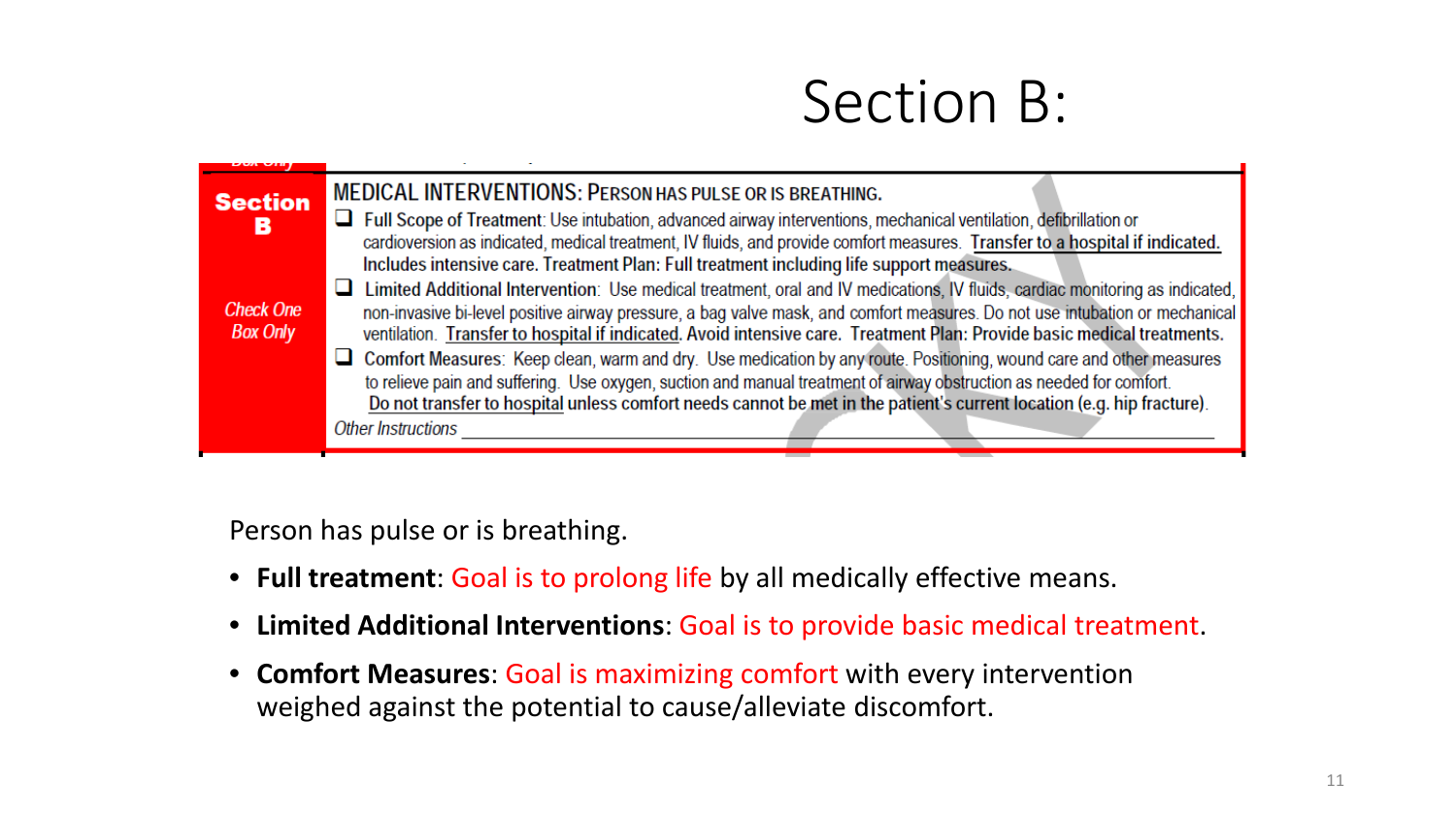### Section C:

| <b>Section</b>        | <b>ANTIBIOTICS</b>                                                                                                                                                                                                          |                     |
|-----------------------|-----------------------------------------------------------------------------------------------------------------------------------------------------------------------------------------------------------------------------|---------------------|
| C<br><b>Check One</b> | Antibiotics if indicated for the purpose of maintaining life<br>Determine use or limitation of antibiotics when infection occurs.<br>$\mathbb{R}^{\mathbb{N}}$<br>$\Box$ Use of antibiotics to relieve pain and discomfort. | Other instructions: |
| <b>Box Only</b>       | No Antibiotics (use other measures to relieve symptoms).                                                                                                                                                                    |                     |

- $\bullet$  1<sup>st</sup> box No limitations
- 2<sup>nd</sup> box Determine use or limitation patient may want antibiotic tx for some infections & not others, such as UTI, but not pneumonia. Limitations should be written in instructions.
- 3<sup>rd</sup> box for comfort use only
- $\bullet$  4<sup>th</sup> box for no antibiotics.
- Opportunity for patient/responsible person teaching:
	- Understand antibiotics are optional
	- Discuss benefits and burdens of antibiotic usage (route, side effects, outcomes)
	- Discover option of comfort med use, such as antipyretics, analgesics, etc.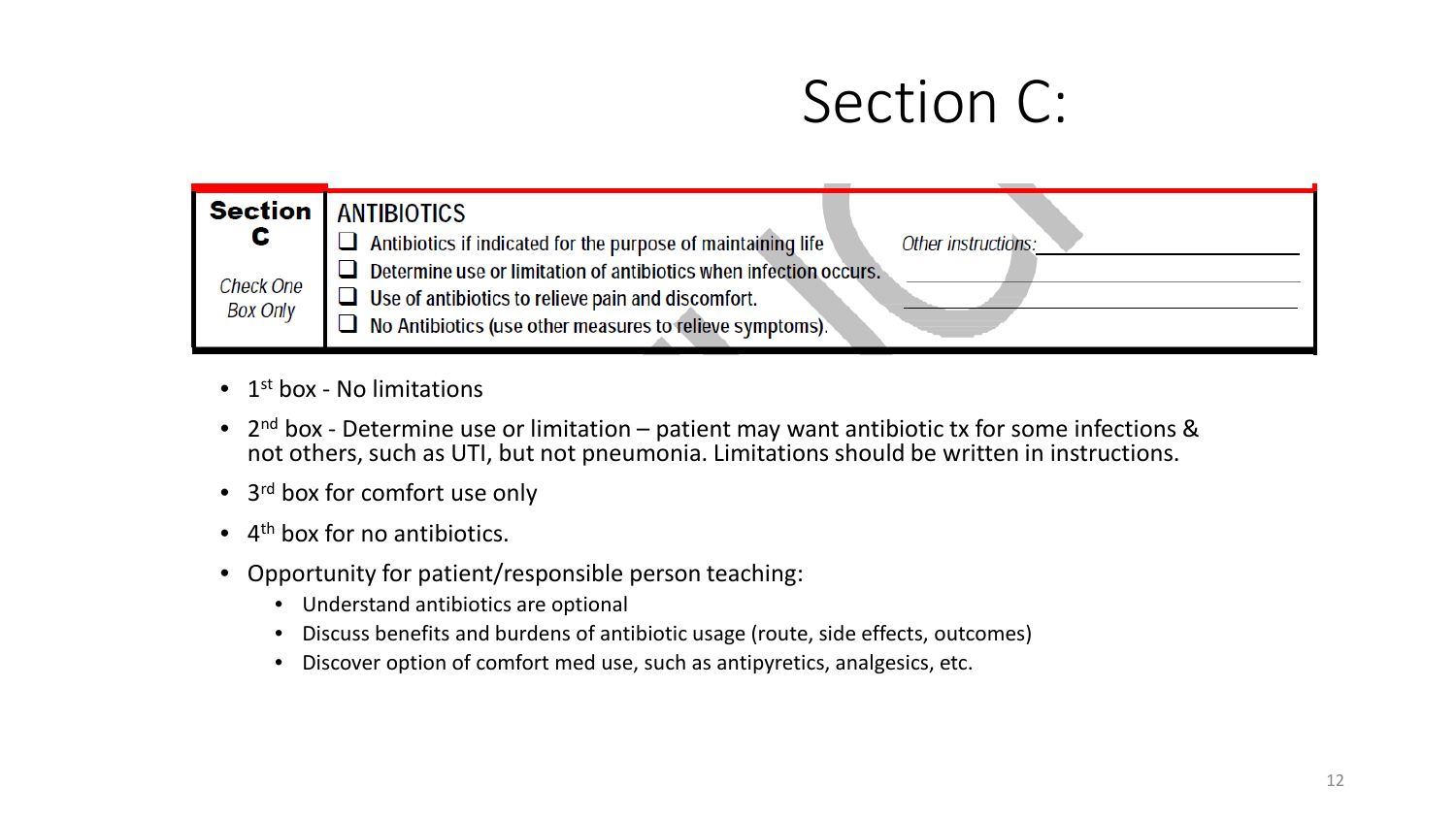

Medically administered fluids and nutrition

- Only pertains to a patient who CANNOT take fluids and/or nutrition by mouth.
- Oral fluids & nutrition should always be offered to a patient if medically feasible.
- Each column needs to be addressed & marked left blank may result in long term treatment.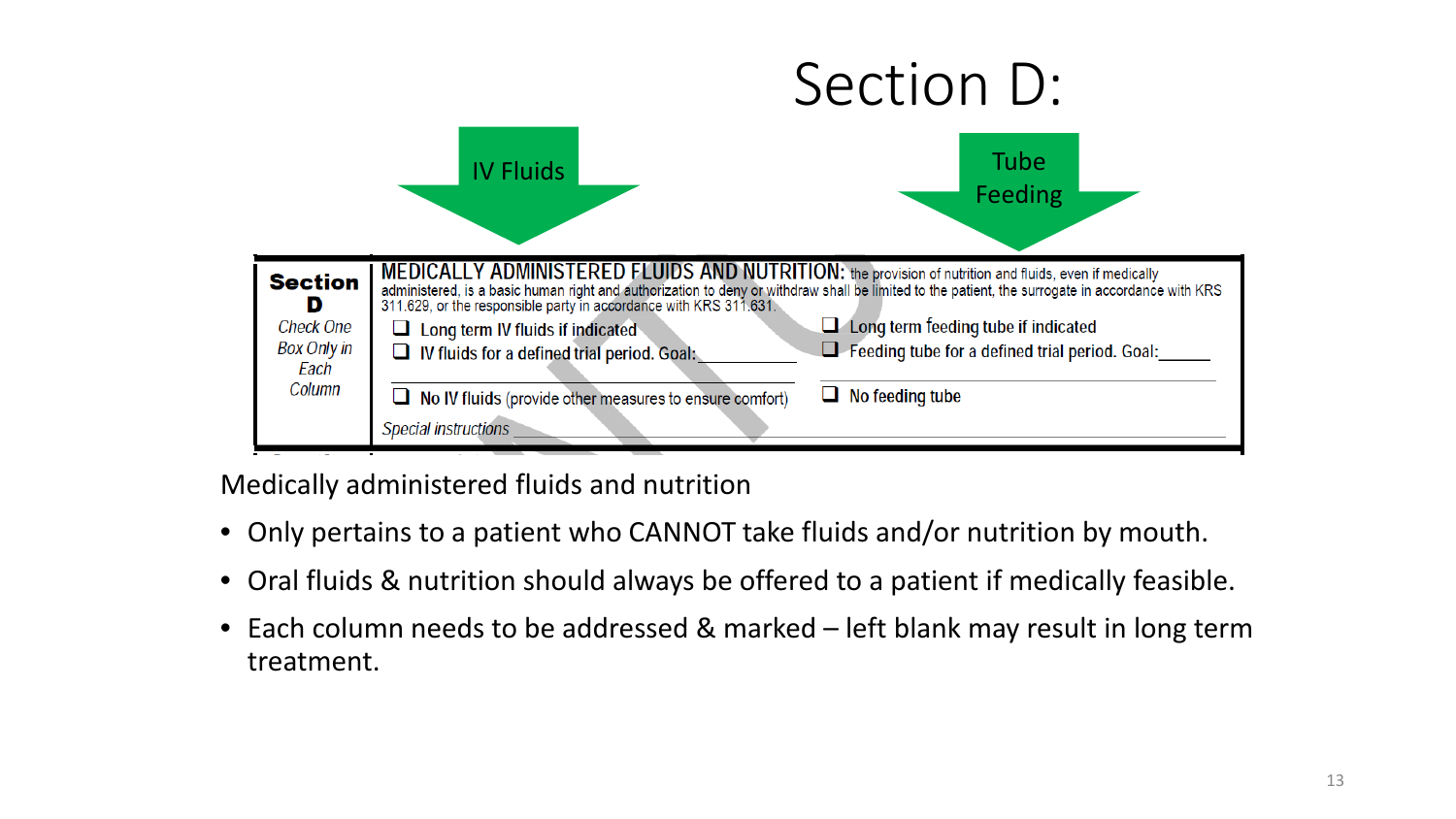### Section E:

| <b>Section</b><br>Е                                          | <b>Patient Preferences</b><br>as a Basis for<br><b>This MOST Form:</b> | $\Box$ Adult Patient with decisional capacity<br>$\Box$ Parent/guardian of minor patient<br>$\Box$ Surrogate per advance directive                                                                                                                                                                                                                                                                                                                                                                                                                                            | $\Box$ Spouse<br>Majority of patient's reasonably available<br>adult children                                   |
|--------------------------------------------------------------|------------------------------------------------------------------------|-------------------------------------------------------------------------------------------------------------------------------------------------------------------------------------------------------------------------------------------------------------------------------------------------------------------------------------------------------------------------------------------------------------------------------------------------------------------------------------------------------------------------------------------------------------------------------|-----------------------------------------------------------------------------------------------------------------|
| <b>Check The</b><br>Appropriate<br>Box                       | Basis for order must be<br>documented in medical<br>record.            | $\Box$ Judicially appointed guardian/durable power<br>of attorney with power to make health care<br>decisions                                                                                                                                                                                                                                                                                                                                                                                                                                                                 | $\Box$ Parent<br>$\Box$ Majority of patient's reasonably available<br>nearest living relatives of same relation |
| Directions were<br>given:<br>$\Box$ Orally<br>$\Box$ Written | Name: Printed:                                                         | $\Box$ Patient does not have an advance medical directive such as a living will or health care power of attorney.<br>□ Patient has an advance medical directive such as a living will or health care power of attorney in place. I certify this form is in<br>accordance with the decisions in the current advance medical directive.<br>Position: <b>Contract Contract Contract Contract Contract Contract Contract Contract Contract Contract Contract Contract Contract Contract Contract Contract Contract Contract Contract Contract Contract Contract Contract Cont</b> | Signature:                                                                                                      |

- Patient Preferences as a basis for the MOST form:
	- Who was involved
	- How directions were given
	- Physician to document the basis in the progress notes in the patients medical record including the mode of communication (in person, by telephone, etc)